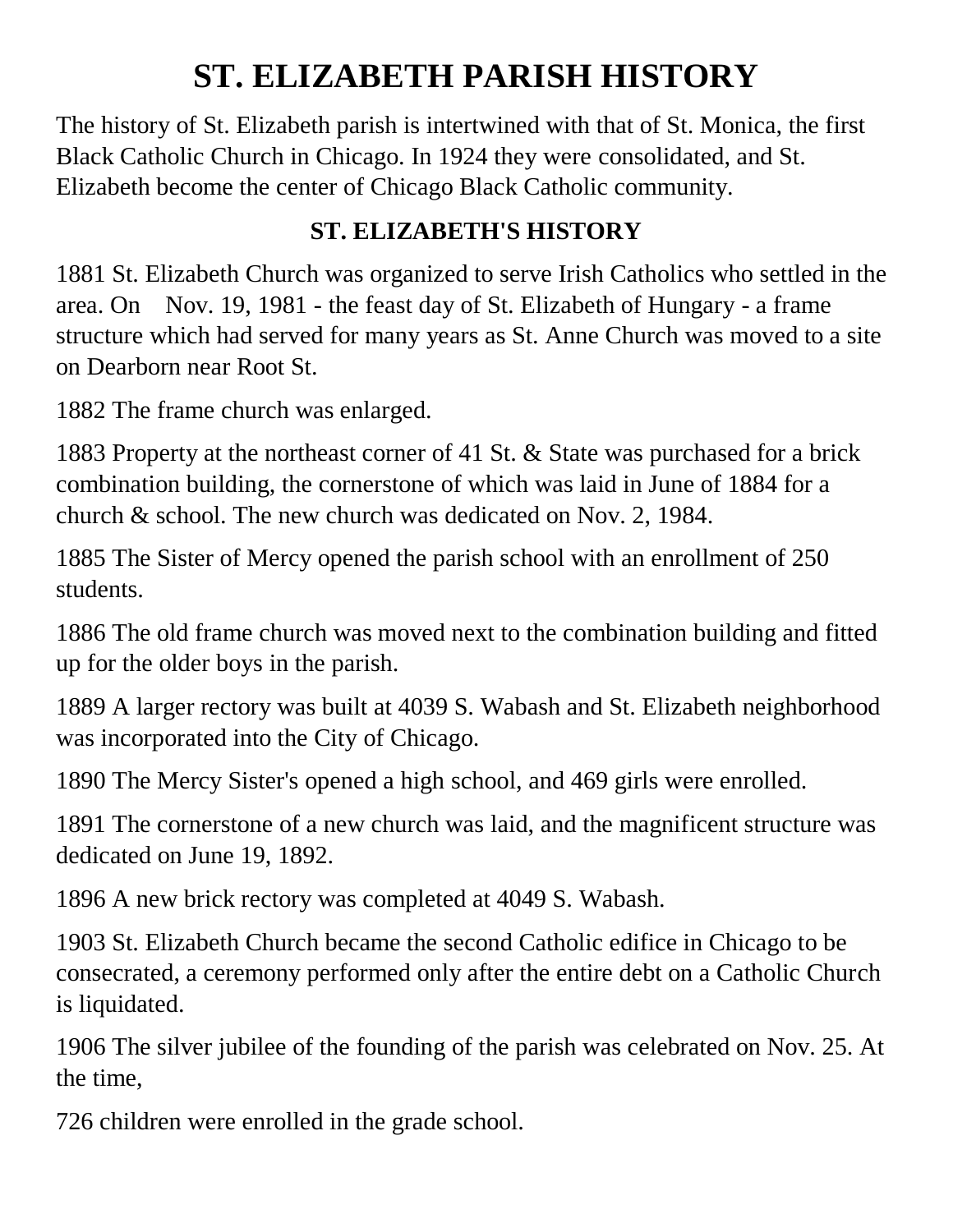1913 St. Elizabeth Hall, at a cost of \$48,000, was opened on June 5. The three-story high school, at 4052 S. Wabash, was nearing completion. This structure was built at a cost of \$115,000.

1920 The neighborhood in which St. Elizabeth was located had undergone considerable racial change. Blacks lived in 13 of the city's 35 wards. The highest concentration of blacks was in the 2nd and 3rd wards. The black population of Chicago continued to increase from the South where job was available. Between 1910 and 1920, the black population of Chicago increased from 44,103 to 109,458. In 1930 it increased to 233,903.

1922 A dual system of education existed at St. Elizabeth. The Sisters of the Blessed Sacrament

1925 conducted classes for the black children in the main school at 4052 S. Wabash. The Mercy Sisters operated an academy for white girls in the Sheridan club at 4100 S. Michigan.

1924 St. Monica was consolidated with St. Elizabeth on Dec. 6 and soon became the center of Chicago's black Catholic community.

## **ST. MONICA'S HISTORY**

The origins of St. Monica Church date back to the 1880s when black Catholic's worshipped in the basement of the Old St. Mary Church, which was located at 9th and Wabash Ave.

1882 Members of the St. Augustine Society sponsored a bazaar in St. Mary Church in order to raise funds for a church of their own.

1889 Rev. John Augustine Tolton, the first black priest to be ordained for the U.S., was appointed to organize the black Catholics of Chicago. Born a slave in Brush Creek, MO as a youth he was baptized a Catholic. He grew up in Quincy, IL where he attended school. Denied permission to enter a U. S. Catholic seminary he pursued his studies at the Sacred College of the Propaganda in Rome, where he was ordained in 1886.

On Sept. 13, 1891, the Chicago Times reported that:

*In Chicago the colored Catholic population is small, and their needs are amply ministered to by Father Tolton (colored), in the basement of St. Mary's church on Wabash Ave. It was by their own wish to be formed into a*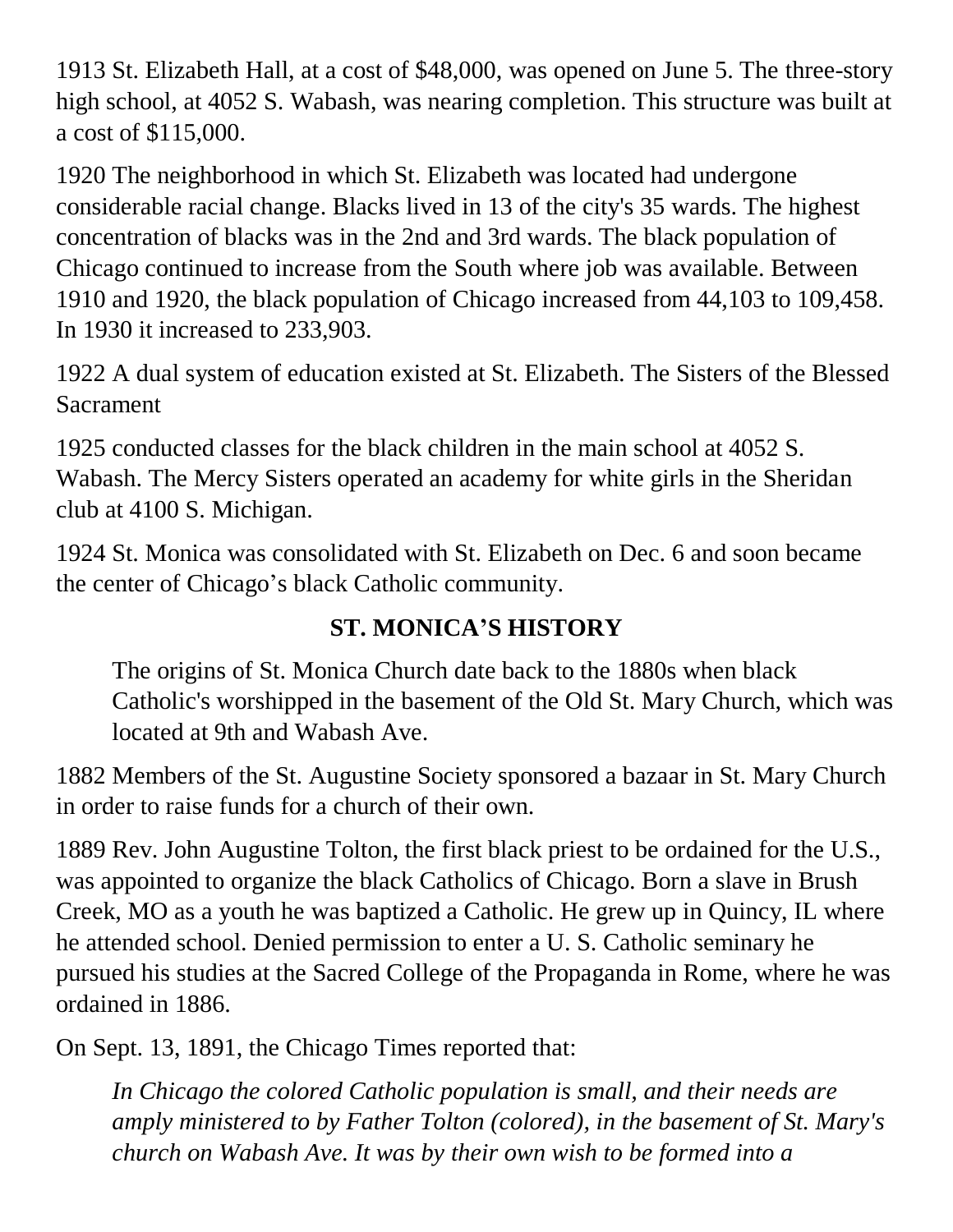*congregation by themselves, but if prevented from attending their own mass they were always made welcome at any of the other churches. In this way there has been no cause for friction, and white and colored lived in "perfect harmony" with the other.*

1882 Father Tolton met with a group of prominent Catholics to make plans for a new church at 36th and Dearborn. A donation of \$10,000 was made on conditions that a like sum be raised by friends of the new parish for a new church.

1883 The foundation of St. Monica Church was laid and when completed, the structure would be 62 feet wide by 100 feet in length, of Romanesque design, with twin towers.

1894 St. Monica Church was dedicated on Jan 14, by Rev. Maximilian Neumann, OSF. Father Riordan of St. Elizabeth Church also took part in the dedication.

1895 Father Tolton had to go on leave of absence to regain his health and St. Monica was cared for by the priests of St. Elizabeth. In June, Father Riordan wrote a letter "An Appeal on Behalf of the Black Catholics." The letter published in the New World stated in part:

*As the colored Catholics are few in number, it was not expected that they would be able of to meet the large expense necessary for the building of their church.... the church, though only partially built, is burdened with a very large debt, and I find myself greatly embarrassed in trying to meet even the current expenses. During a whole year I have practiced the most rigid economy, and am now obliged, through reluctantly, to appeal to the public for assistance.*

1897 Father Tolton continued his work among Chicago's black's Catholics until his sudden death, from sunstroke, on July 9. Father Riordan of St. Elizabeth took charge of St. Monica.

1909 In December, Rev. John S. Morris was named pastor. One of his first projects was to organize the readings, lectures, and a social club.

1912 Father Morris began to raise funds for a parish school. He purchased the former barracks of the 8th Regiment located at 37 & Wabash, which was composed of black soldiers, who had fought in the Spanish American War.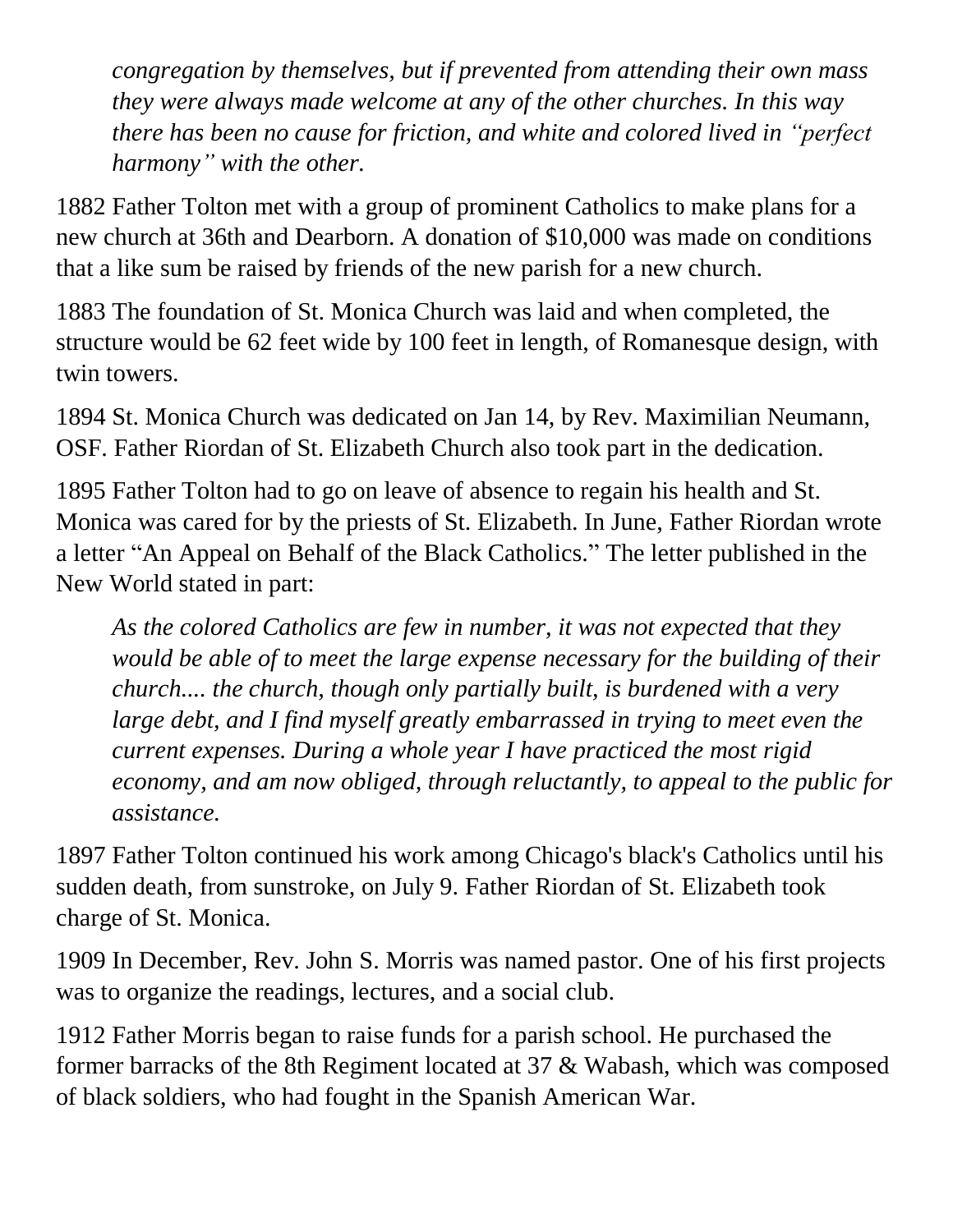1913 The Sisters of the Blessed Sacrament took up residence in the rectory at 3669 S. Wabash Ave. According to the New World the black Catholic population of Chicago had increased from 50 families in 1889 to more than 400 families in 1913. Still black Catholics were a minority among the 50,000 blacks in the city.

1917 The women from Corpus Christi and St. Mel parishes sponsored a benefit for St. Monica. The goal was to raise \$15,000, the amount due on the school and convent. The school, which operated free of charge, had 250 children enrolled. Father Morris was appointed to St. Ailbe Church and St. Monica was entrusted to the Divine Word Missionaries of Techny, IL.

1918 The Archbishop's letter which was published in The New World on Nov. 2, stated in part:

*Until now practically anyone who so desired could affiliate himself with St. Monica's, attend the services and receive the Sacraments there. But now I desire St. Monica's to be reserved entirely for the colored Catholics of Chicago, and particularly of the South Side; all other Catholics of whatever race or color are to be requested not to intrude. It is, of course, understood that I have no intention of excluding colored Catholics from any of the other churches in the diocese, and particularly if they live in another part of the city, but simply excluding from St. Monica's all but the colored Catholics.*

1917 Rev. Reismann, SVD served until 1921, when Rev. Eckert, SVD was appointed pastor.

1922 On April 28, The New World reported that more than 1200 persons attended Easter Mass in St. Monica Church.

1924 St. Monica consolidated with St. Elizabeth on December 6, and Father Eckert became pastor of St. Elizabeth. Between 1925 and 1928, enrollment in the parish grade school increased from 505 to 1,016 pupils. A building at 4117 S. Michigan Ave. was fitted up as a convent.

1928 On April 27, The New World reported that Father Eckert had been placed in charge of preliminary plans for a hospital to be constructed in close proximity to St. Elizabeth Church. With the onset of the Depression, however, plans for Pentecost hospital were abandoned.

1930 On Jan. 3, St. Elizabeth Church was destroyed in a 4-11 alarm fire which raged for hours in subzero temperatures. The assembly hall of the St. Elizabeth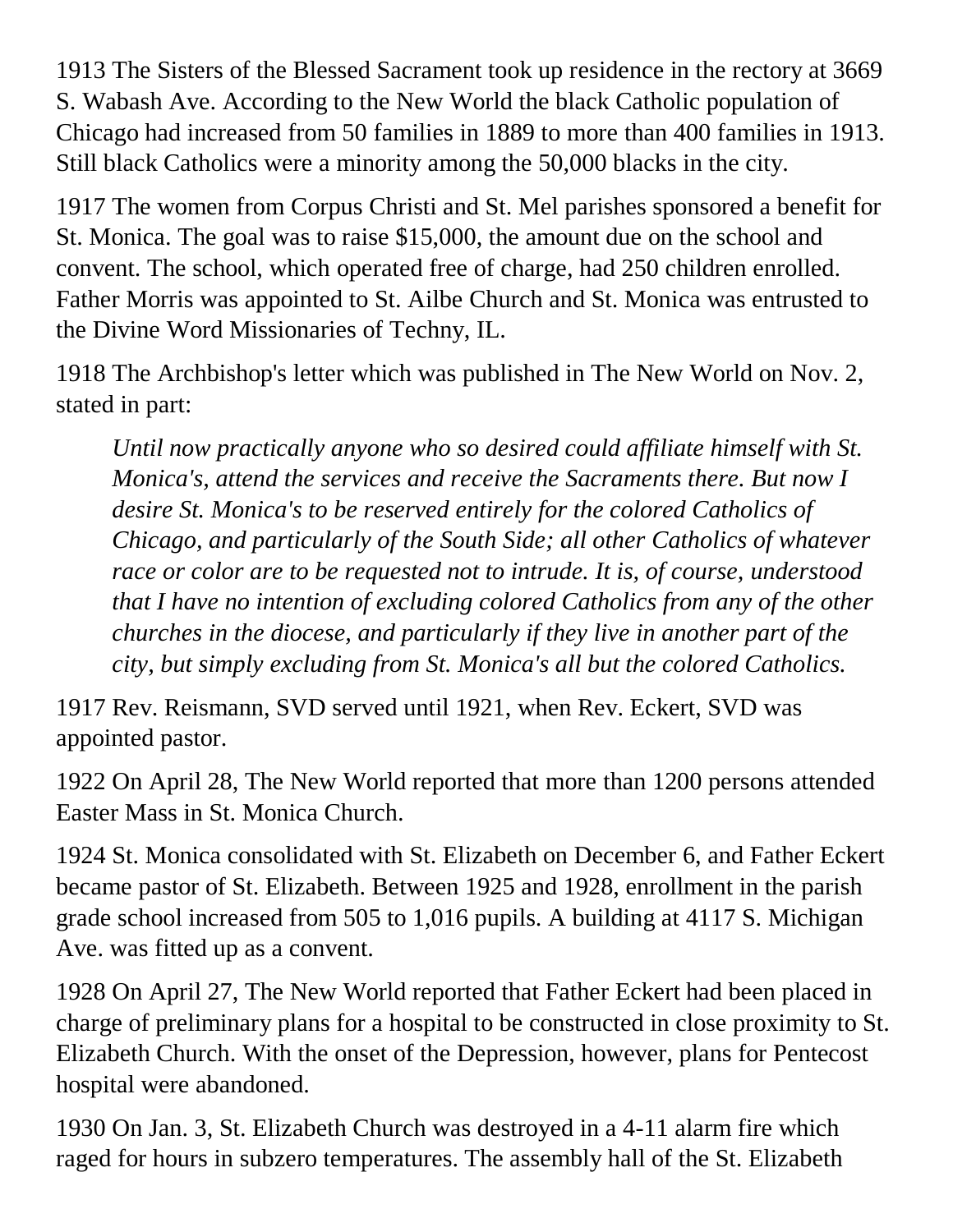parish at 24 E. 41st street was remodeled and the pews from the old church were installed. Two murals were painted which reflected the heritage of black Catholics: the subjects - St. Peter Claver and the Ugandan Martyrs.

1931 Feb. 1 the newly refurbished church was dedicated. At the time 920 children were enrolled in the grammar school and 70 students were enrolled in the high school.

1932 Between 1921 - 1932 Ft. Eckert baptized 1782 adults at St. Monica & St. Elizabeth.

1933 Father Eckert became pastor of St. Anselm, and Rev. L. A. Pawlowski, SVD succeeded him.

1936 Regina House was established in the former John G. Shedd mansion at 3812 S. Michigan. This residence for women was sponsored by the Triple Sodality of St. Elizabeth, Corpus Christi, and St. Anselm parishes.

1937 A Catholic center for black families was opened at 2643 W. Fulton. This center was under the direction of the priest and nuns of St. Elizabeth Church.

1938 Friendship House, a national movement of lay men and women, was established at 4233 S. Indiana. This group, worked on breaking down racial barriers.

1944 St. Elizabeth high school was relocated to the former LaSalle University building at 4062 S. Michigan.

1950's St. Elizabeth Basketball team dominated high school basketball in Chicago!

1962 With the opening of Hales, St. Elizabeth became an all-girls school.

1967 St. Elizabeth high school, the first black Catholic high school was closed.

1969 Rev. Dominic Carmen, SVD was named pastor of St. Elizabeth. He is the first black Divine Word priest to head a Chicago parish.

1977 Operation SWAT (Spreading the Word around Robert Taylor was inaugurated).

1979 A new rectory and adjoining hall was built.

1984 Bishop Carmeo was appointed to pastor Our Lady of the Garden Church and Father Donald Ehr was appointed pastor. Sister Maureen T. Carroll joined St.